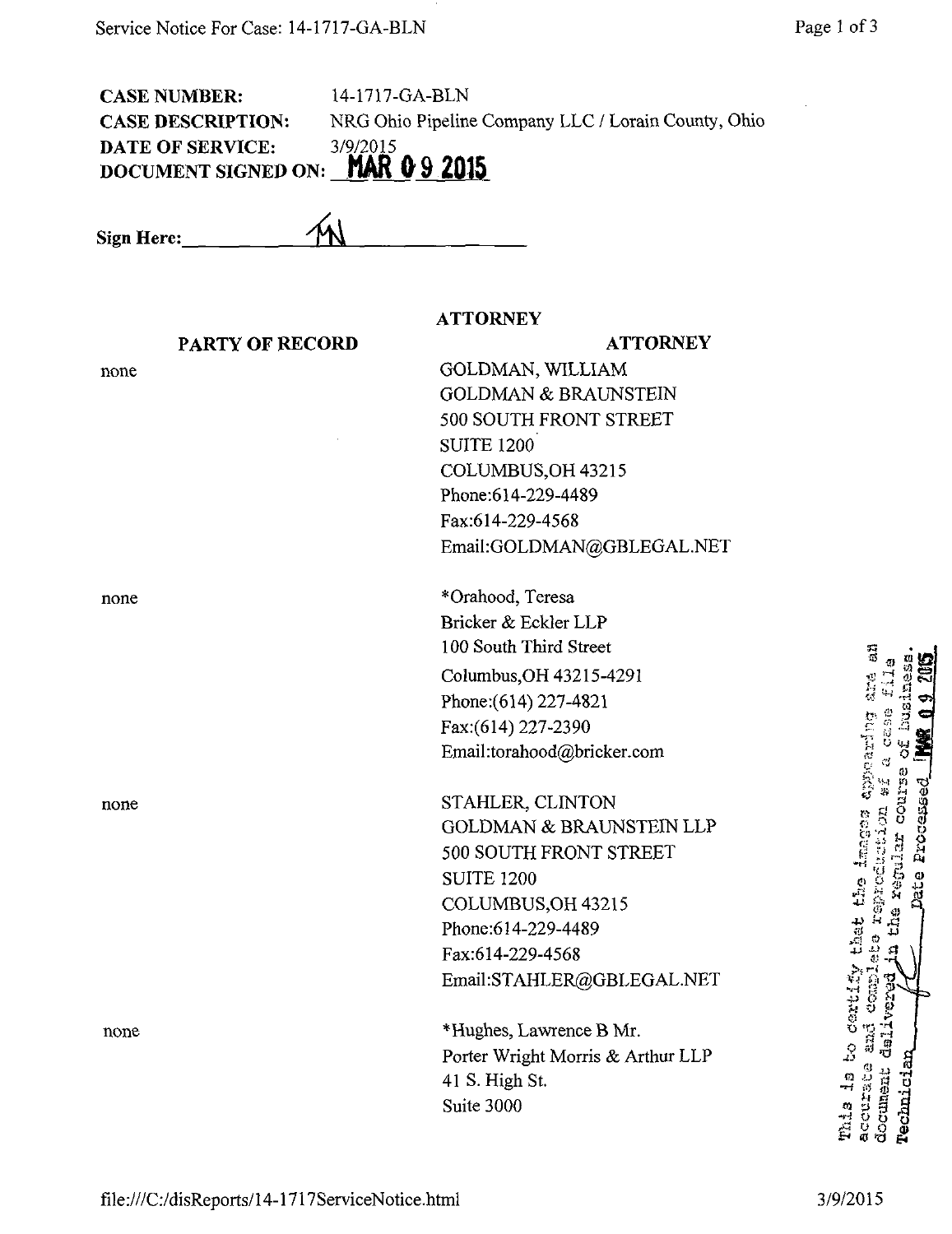none

none

 $\mathcal{A}$ 

| Columbus, OH 43215                  |
|-------------------------------------|
| Phone: (614) 227-2053               |
| Fax:(614)227-2100                   |
| Email:bhughes@porterwright.com      |
| *Coffey, Sandra                     |
| Public Utilities Commission of Ohio |
| 180 E. Broad St.                    |
| Columbus, OH 43215                  |
| Phone: (614) 728-2516               |
| Fax:(614) 728-8373                  |
| Email:Sandra.Coffey@puc.state.oh.us |
| *BRAUNSTEIN, MICHAEL Mr.            |
| <b>GOLDMAN &amp; BRAUNSTEIN LLP</b> |
| 500 S FRONT ST                      |
| <b>STE 1200</b>                     |
| COLUMBUS, OH 43215                  |
| Phone: (614) 229-4566               |
| Fax:(614) 229-4568                  |
| Email:braunstein@gblegal.net        |
|                                     |
|                                     |

|                                                      | <b>INTERVENOR</b> |                 |
|------------------------------------------------------|-------------------|-----------------|
| <b>PARTY OF RECORD</b>                               |                   | <b>ATTORNEY</b> |
| AMERICAN TRANSMISSION SYSTEMS<br><b>INCORPORATED</b> | <b>NONE</b>       |                 |
| 76 S MAIN ST                                         |                   |                 |
| AKRON, OH 44308                                      |                   |                 |
|                                                      |                   |                 |
| CLEVELAND ELECTRIC ILLUMINATING<br><b>COMPANY</b>    | <b>NONE</b>       |                 |
| LEILA VESPOLI                                        |                   |                 |
| 76 S MAIN STREET                                     |                   |                 |
| AKRON, OH 44308                                      |                   |                 |
|                                                      |                   |                 |
| LORAIN COUNTY COMMISSIONERS                          | <b>NONE</b>       |                 |
| ADMINISTRATION BUILDING                              |                   |                 |
| 226 MIDDLE AVE.                                      |                   |                 |
| ELYRIA, OH 44035-5641                                |                   |                 |

 $\mathcal{A}^{\mathcal{A}}$